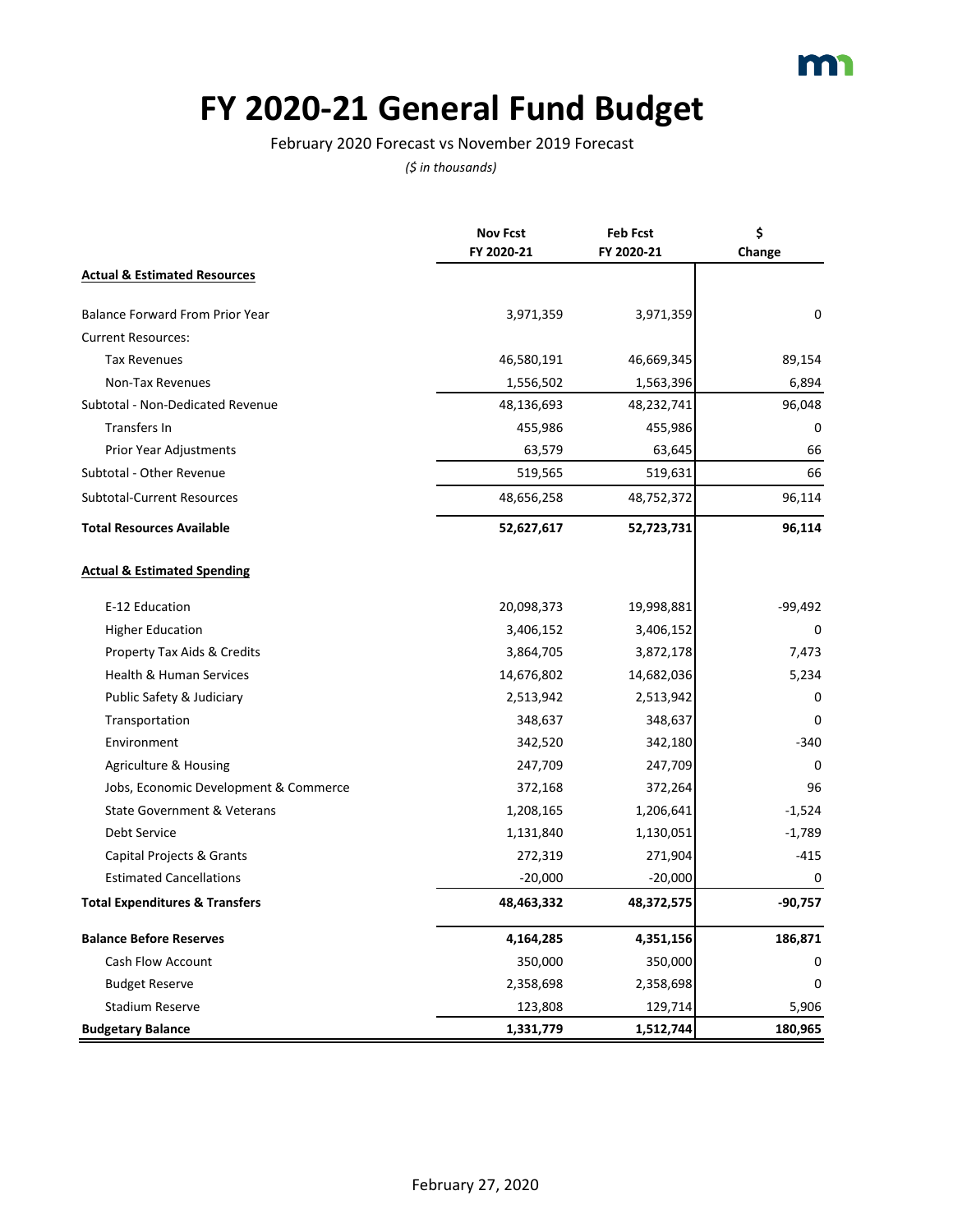### **FY 2022-23 General Fund Budget**

February 2020 Forecast vs November 2019 Forecast

|                                           | <b>Nov Fcst</b> | <b>Feb Fcst</b> | \$         |
|-------------------------------------------|-----------------|-----------------|------------|
|                                           | FY 2022-23      | FY 2022-23      | Change     |
| <b>Actual &amp; Estimated Resources</b>   |                 |                 |            |
| <b>Balance Forward From Prior Year</b>    | 4,164,285       | 4,351,156       | 186,871    |
| <b>Current Resources:</b>                 |                 |                 |            |
| <b>Tax Revenues</b>                       | 49,550,730      | 49,571,270      | 20,540     |
| Non-Tax Revenues                          | 1,546,198       | 1,550,025       | 3,827      |
| Subtotal - Non-Dedicated Revenue          | 51,096,928      | 51,121,295      | 24,367     |
| <b>Transfers In</b>                       | 305,460         | 305,460         | 0          |
| Prior Year Adjustments                    | 74,486          | 74,486          | 0          |
| Subtotal - Other Revenue                  | 379,946         | 379,946         | $\Omega$   |
| <b>Subtotal-Current Resources</b>         | 51,476,874      | 51,501,241      | 24,367     |
| <b>Total Resources Available</b>          | 55,641,159      | 55,852,397      | 211,238    |
| <b>Actual &amp; Estimated Spending</b>    |                 |                 |            |
| E-12 Education                            | 20,979,022      | 20,744,714      | $-234,308$ |
| <b>Higher Education</b>                   | 3,406,128       | 3,406,128       | $\Omega$   |
| Property Tax Aids & Credits               | 4,158,387       | 4,170,233       | 11,846     |
| Health & Human Services                   | 16,382,329      | 16,385,682      | 3,353      |
| Public Safety & Judiciary                 | 2,516,434       | 2,516,434       | 0          |
| Transportation                            | 246,996         | 246,996         | $\Omega$   |
| Environment                               | 332,454         | 332,276         | $-178$     |
| Agriculture & Housing                     | 242,842         | 242,842         | 0          |
| Jobs, Economic Development & Commerce     | 328,755         | 328,988         | 233        |
| State Government & Veterans               | 1,172,731       | 1,172,237       | -494       |
| <b>Debt Service</b>                       | 1,206,332       | 1,204,966       | $-1,366$   |
| Capital Projects & Grants                 | 304,786         | 304,110         | $-676$     |
| <b>Estimated Cancellations</b>            | $-20,000$       | $-20,000$       | 0          |
| <b>Total Expenditures &amp; Transfers</b> | 51,257,196      | 51,035,606      | $-221,590$ |
| <b>Balance Before Reserves</b>            | 4,383,963       | 4,816,791       | 432,828    |
| Cash Flow Account                         | 350,000         | 350,000         | 0          |
| <b>Budget Reserve</b>                     | 1,867,329       | 1,867,329       | 0          |
| <b>Stadium Reserve</b>                    | 247,596         | 262,708         | 15,112     |
| <b>Budgetary Balance</b>                  | 1,919,038       | 2,336,754       | 417,716    |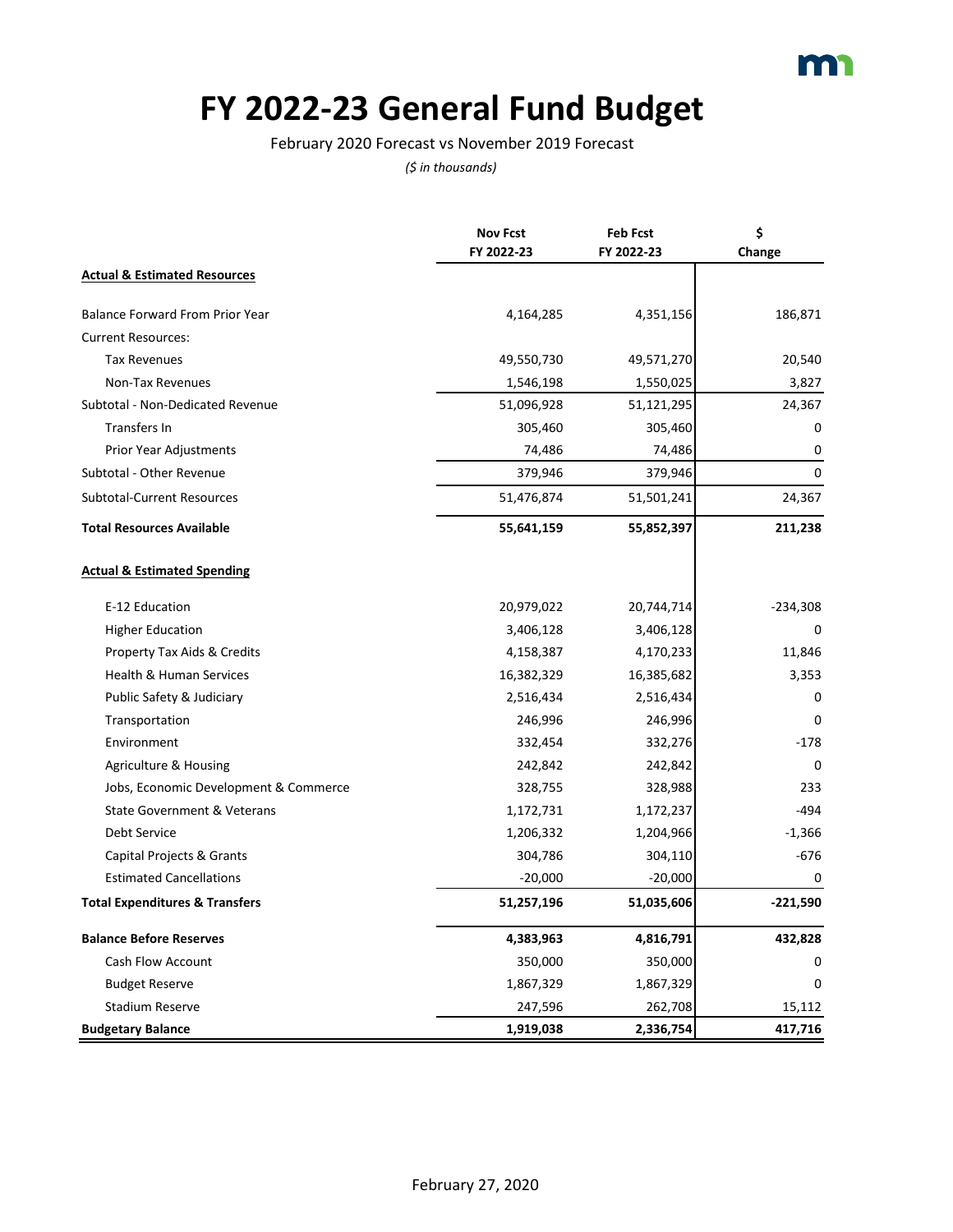

# **FY 2020-21 General Fund Budget**

#### February 2020 Forecast

|                                           | <b>Feb Fcst</b> | <b>Feb Fcst</b> | <b>Biennial Total</b> |
|-------------------------------------------|-----------------|-----------------|-----------------------|
|                                           | FY 2020         | FY 2021         | FY 2020-21            |
| <b>Actual &amp; Estimated Resources</b>   |                 |                 |                       |
| <b>Balance Forward From Prior Year</b>    | 3,971,359       | 3,782,376       | 3,971,359             |
| <b>Current Resources:</b>                 |                 |                 |                       |
| <b>Tax Revenues</b>                       | 22,770,622      | 23,898,723      | 46,669,345            |
| Non-Tax Revenues                          | 787,262         | 776,134         | 1,563,396             |
| Subtotal - Non-Dedicated Revenue          | 23,557,884      | 24,674,857      | 48,232,741            |
| Transfers In                              | 155,936         | 300,050         | 455,986               |
| Prior Year Adjustments                    | 26,660          | 36,985          | 63,645                |
| Subtotal - Other Revenue                  | 182,596         | 337,035         | 519,631               |
| <b>Subtotal-Current Resources</b>         | 23,740,480      | 25,011,892      | 48,752,372            |
| <b>Total Resources Available</b>          | 27,711,839      | 28,794,268      | 52,723,731            |
| <b>Actual &amp; Estimated Spending</b>    |                 |                 |                       |
| E-12 Education                            | 9,854,258       | 10,144,623      | 19,998,881            |
| <b>Higher Education</b>                   | 1,698,853       | 1,707,299       | 3,406,152             |
| <b>Property Tax Aids &amp; Credits</b>    | 1,861,901       | 2,010,277       | 3,872,178             |
| <b>Health &amp; Human Services</b>        | 7,260,120       | 7,421,916       | 14,682,036            |
| Public Safety & Judiciary                 | 1,254,418       | 1,259,524       | 2,513,942             |
| Transportation                            | 210,447         | 138,190         | 348,637               |
| Environment                               | 174,898         | 167,282         | 342,180               |
| Agriculture & Housing                     | 127,583         | 120,126         | 247,709               |
| Jobs, Economic Development & Commerce     | 201,867         | 170,397         | 372,264               |
| <b>State Government &amp; Veterans</b>    | 620,003         | 586,638         | 1,206,641             |
| Debt Service                              | 540,081         | 589,970         | 1,130,051             |
| Capital Projects & Grants                 | 130,034         | 141,870         | 271,904               |
| <b>Estimated Cancellations</b>            | $-5,000$        | $-15,000$       | $-20,000$             |
| <b>Total Expenditures &amp; Transfers</b> | 23,929,463      | 24,443,112      | 48,372,575            |
| <b>Balance Before Reserves</b>            | 3,782,376       | 4,351,156       | 4,351,156             |
| Cash Flow Account                         | 350,000         | 350,000         | 350,000               |
| <b>Budget Reserve</b>                     | 2,358,698       | 2,358,698       | 2,358,698             |
| <b>Stadium Reserve</b>                    | 78,228          | 129,714         | 129,714               |
| <b>Budgetary Balance</b>                  | 995,450         | 1,512,744       | 1,512,744             |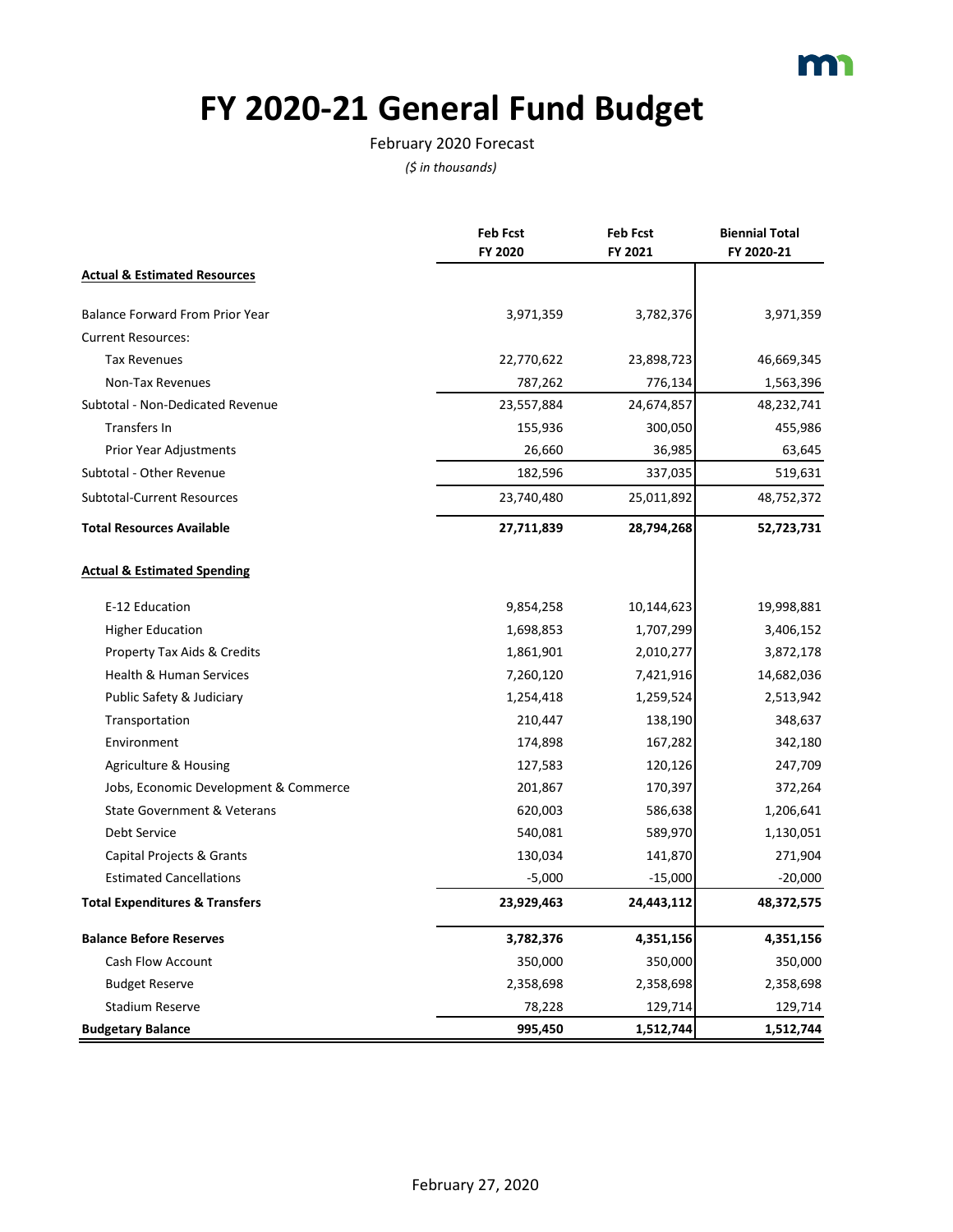

# **FY 2022-23 General Fund Budget**

#### February 2020 Forecast

|                                           | <b>Feb Fcst</b> | <b>Feb Fcst</b> | <b>Biennial Total</b> |
|-------------------------------------------|-----------------|-----------------|-----------------------|
|                                           | FY 2022         | FY 2023         | FY 2022-23            |
| <b>Actual &amp; Estimated Resources</b>   |                 |                 |                       |
| <b>Balance Forward From Prior Year</b>    | 4,351,156       | 4,415,452       | 4,351,156             |
| <b>Current Resources:</b>                 |                 |                 |                       |
| <b>Tax Revenues</b>                       | 24,401,403      | 25,169,867      | 49,571,270            |
| Non-Tax Revenues                          | 779,026         | 770,999         | 1,550,025             |
| Subtotal - Non-Dedicated Revenue          | 25,180,429      | 25,940,866      | 51,121,295            |
| <b>Transfers In</b>                       | 152,689         | 152,771         | 305,460               |
| Prior Year Adjustments                    | 37,243          | 37,243          | 74,486                |
| Subtotal - Other Revenue                  | 189,932         | 190,014         | 379,946               |
| <b>Subtotal-Current Resources</b>         | 25,370,361      | 26,130,880      | 51,501,241            |
| <b>Total Resources Available</b>          | 29,721,517      | 30,546,332      | 55,852,397            |
| <b>Actual &amp; Estimated Spending</b>    |                 |                 |                       |
| E-12 Education                            | 10,295,510      | 10,449,204      | 20,744,714            |
| <b>Higher Education</b>                   | 1,703,064       | 1,703,064       | 3,406,128             |
| Property Tax Aids & Credits               | 2,070,142       | 2,100,091       | 4,170,233             |
| Health & Human Services                   | 8,067,597       | 8,318,085       | 16,385,682            |
| Public Safety & Judiciary                 | 1,256,962       | 1,259,472       | 2,516,434             |
| Transportation                            | 123,718         | 123,278         | 246,996               |
| Environment                               | 166,177         | 166,099         | 332,276               |
| Agriculture & Housing                     | 121,421         | 121,421         | 242,842               |
| Jobs, Economic Development & Commerce     | 162,871         | 166,117         | 328,988               |
| <b>State Government &amp; Veterans</b>    | 584,987         | 587,250         | 1,172,237             |
| Debt Service                              | 610,195         | 594,771         | 1,204,966             |
| Capital Projects & Grants                 | 148,421         | 155,689         | 304,110               |
| <b>Estimated Cancellations</b>            | $-5,000$        | $-15,000$       | $-20,000$             |
| <b>Total Expenditures &amp; Transfers</b> | 25,306,065      | 25,729,541      | 51,035,606            |
| <b>Balance Before Reserves</b>            | 4,415,452       | 4,816,791       | 4,816,791             |
| Cash Flow Account                         | 350,000         | 350,000         | 350,000               |
| <b>Budget Reserve</b>                     | 1,867,329       | 1,867,329       | 1,867,329             |
| <b>Stadium Reserve</b>                    | 191,509         | 262,708         | 262,708               |
| <b>Budgetary Balance</b>                  | 2,006,614       | 2,336,754       | 2,336,754             |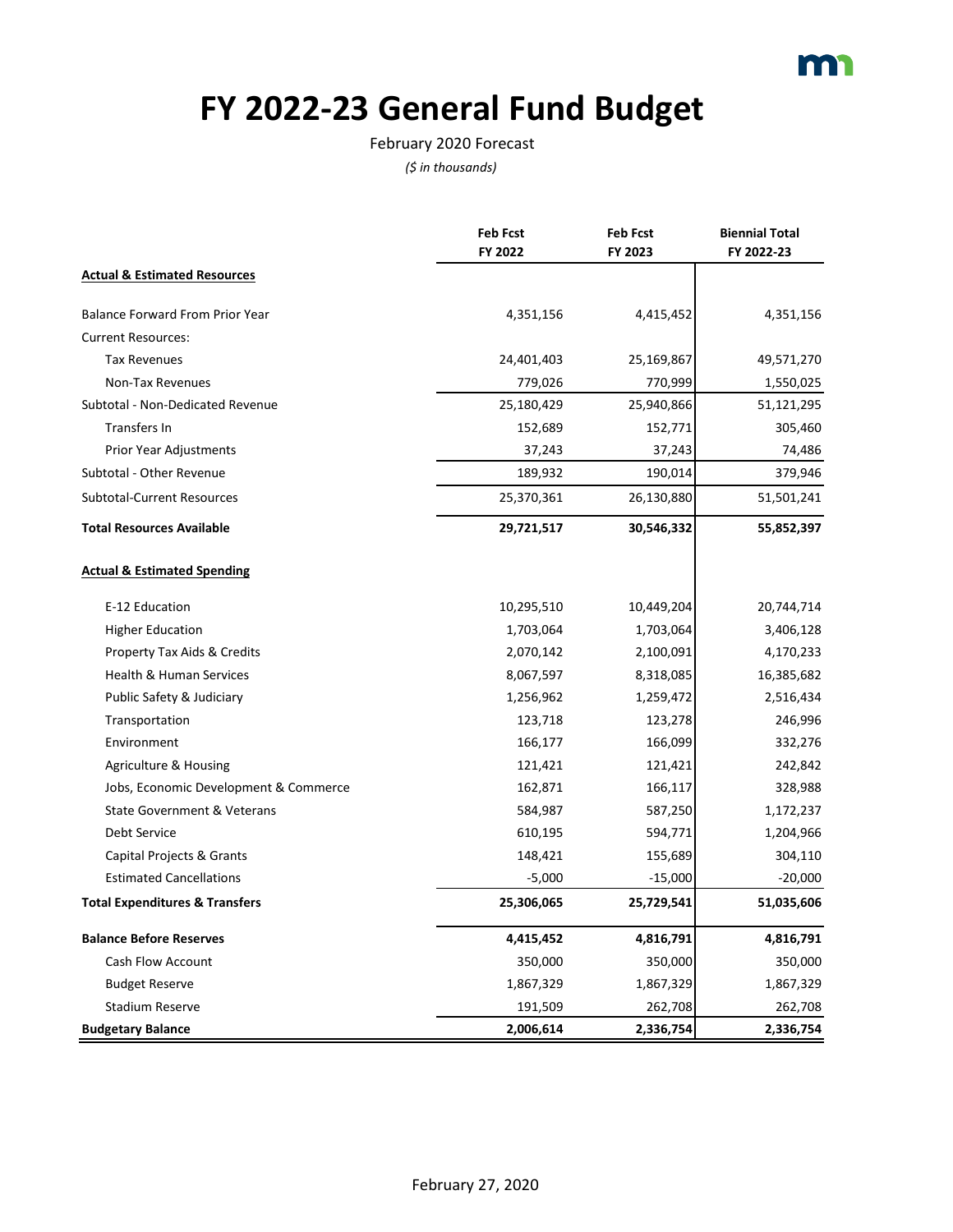## **FY 2018-23 Planning Horizon**

#### February 2020 Forecast

|                                           | Actual     | <b>Feb Fcst</b> | <b>Feb Fcst</b> |
|-------------------------------------------|------------|-----------------|-----------------|
|                                           | FY 2018-19 | FY 2020-21      | FY 2022-23      |
| <b>Actual &amp; Estimated Resources</b>   |            |                 |                 |
| <b>Balance Forward From Prior Year</b>    | 3,333,262  | 3,971,359       | 4,351,156       |
| <b>Current Resources:</b>                 |            |                 |                 |
| Tax Revenues                              | 43,847,316 | 46,669,345      | 49,571,270      |
| Non-Tax Revenues                          | 1,692,791  | 1,563,396       | 1,550,025       |
| Subtotal - Non-Dedicated Revenue          | 45,540,107 | 48,232,741      | 51,121,295      |
| <b>Dedicated Revenue</b>                  | 1,996      | 0               | 0               |
| <b>Transfers In</b>                       | 333,079    | 455,986         | 305,460         |
| Prior Year Adjustments                    | 164,293    | 63,645          | 74,486          |
| Subtotal - Other Revenue                  | 499,368    | 519,631         | 379,946         |
| Subtotal-Current Resources                | 46,039,475 | 48,752,372      | 51,501,241      |
| <b>Total Resources Available</b>          | 49,372,737 | 52,723,731      | 55,852,397      |
| <b>Actual &amp; Estimated Spending</b>    |            |                 |                 |
| E-12 Education                            | 18,820,859 | 19,998,881      | 20,744,714      |
| <b>Higher Education</b>                   | 3,293,649  | 3,406,152       | 3,406,128       |
| Property Tax Aids & Credits               | 3,650,488  | 3,872,178       | 4,170,233       |
| Health & Human Services                   | 13,298,218 | 14,682,036      | 16,385,682      |
| Public Safety & Judiciary                 | 2,356,579  | 2,513,942       | 2,516,434       |
| Transportation                            | 362,560    | 348,637         | 246,996         |
| Environment                               | 353,458    | 342,180         | 332,276         |
| Agriculture & Housing                     | 236,742    | 247,709         | 242,842         |
| Jobs, Economic Development & Commerce     | 425,357    | 372,264         | 328,988         |
| State Government & Veterans               | 1,196,395  | 1,206,641       | 1,172,237       |
| <b>Debt Service</b>                       | 1,112,908  | 1,130,051       | 1,204,966       |
| Capital Projects & Grants                 | 294,118    | 271,904         | 304,110         |
| Other                                     | 47         | 0               | 0               |
| <b>Estimated Cancellations</b>            | 0          | $-20,000$       | $-20,000$       |
| <b>Total Expenditures &amp; Transfers</b> | 45,401,378 | 48,372,575      | 51,035,606      |
| <b>Balance Before Reserves</b>            | 3,971,359  | 4,351,156       | 4,816,791       |
| Cash Flow Account                         | 350,000    | 350,000         | 350,000         |
| <b>Budget Reserve</b>                     | 2,074,733  | 2,358,698       | 1,867,329       |
| <b>Stadium Reserve</b>                    | 55,075     | 129,714         | 262,708         |
| <b>Appropriations Carried Forward</b>     | 70,978     | 0               | 0               |
| <b>Budgetary Balance</b>                  | 1,420,573  | 1,512,744       | 2,336,754       |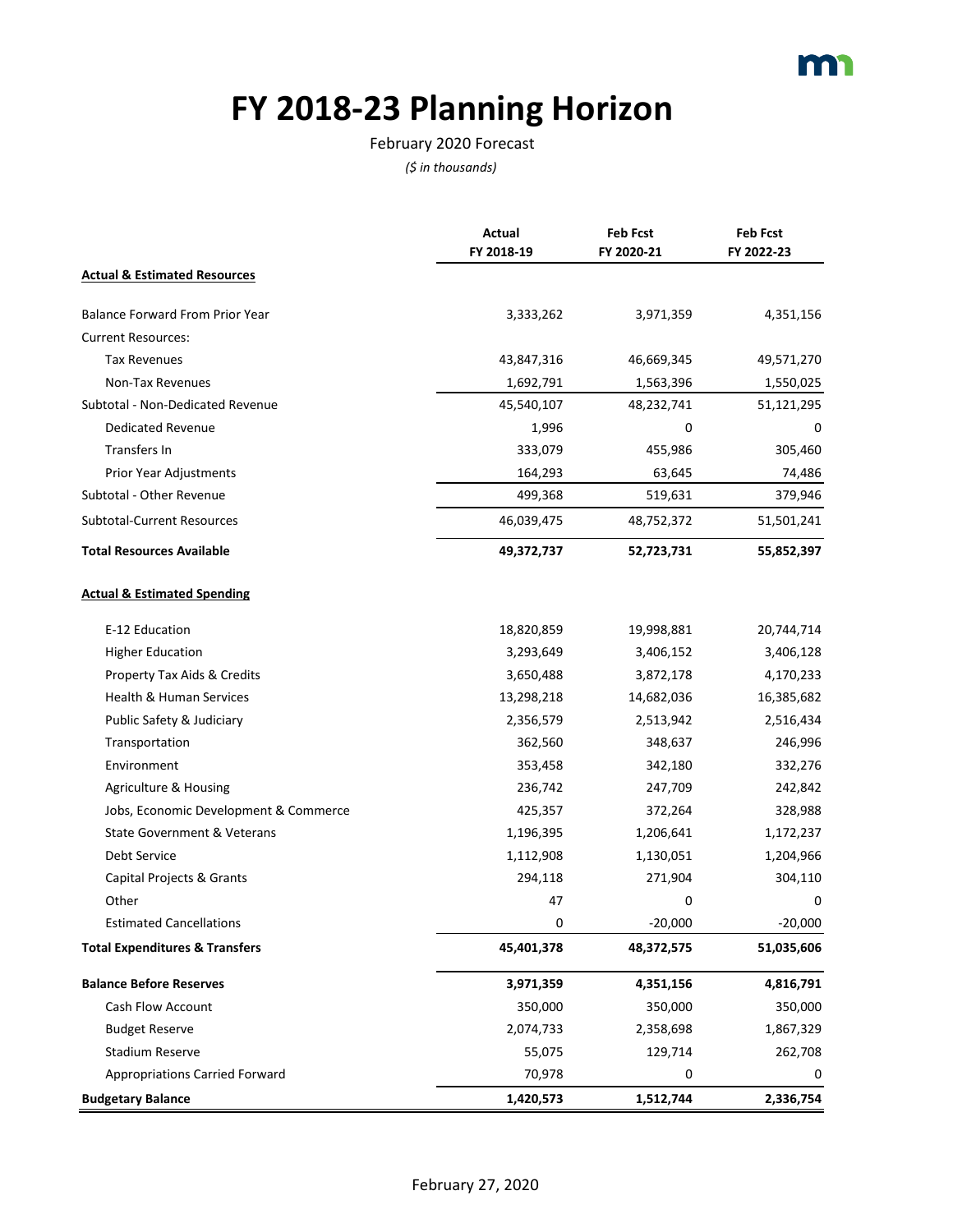## **Biennial Comparison**

### February 2020 Forecast

|                                           | <b>Actual</b> | <b>Feb Fcst</b> | \$         |
|-------------------------------------------|---------------|-----------------|------------|
|                                           | FY 2018-19    | FY 2020-21      | Change     |
| <b>Actual &amp; Estimated Resources</b>   |               |                 |            |
| <b>Balance Forward From Prior Year</b>    | 3,333,262     | 3,971,359       | 638,097    |
| <b>Current Resources:</b>                 |               |                 |            |
| <b>Tax Revenues</b>                       | 43,847,316    | 46,669,345      | 2,822,029  |
| Non-Tax Revenues                          | 1,692,791     | 1,563,396       | $-129,395$ |
| Subtotal - Non-Dedicated Revenue          | 45,540,107    | 48,232,741      | 2,692,634  |
| <b>Dedicated Revenue</b>                  | 1,996         | 0               | $-1,996$   |
| <b>Transfers In</b>                       | 333,079       | 455,986         | 122,907    |
| Prior Year Adjustments                    | 164,293       | 63,645          | $-100,648$ |
| Subtotal - Other Revenue                  | 499,368       | 519,631         | 20,263     |
| Subtotal-Current Resources                | 46,039,475    | 48,752,372      | 2,712,897  |
| <b>Total Resources Available</b>          | 49,372,737    | 52,723,731      | 3,350,994  |
| <b>Actual &amp; Estimated Spending</b>    |               |                 |            |
| E-12 Education                            | 18,820,859    | 19,998,881      | 1,178,022  |
| <b>Higher Education</b>                   | 3,293,649     | 3,406,152       | 112,503    |
| Property Tax Aids & Credits               | 3,650,488     | 3,872,178       | 221,690    |
| Health & Human Services                   | 13,298,218    | 14,682,036      | 1,383,818  |
| Public Safety & Judiciary                 | 2,356,579     | 2,513,942       | 157,363    |
| Transportation                            | 362,560       | 348,637         | $-13,923$  |
| Environment                               | 353,458       | 342,180         | $-11,278$  |
| Agriculture & Housing                     | 236,742       | 247,709         | 10,967     |
| Jobs, Economic Development & Commerce     | 425,357       | 372,264         | $-53,093$  |
| <b>State Government &amp; Veterans</b>    | 1,196,395     | 1,206,641       | 10,246     |
| <b>Debt Service</b>                       | 1,112,908     | 1,130,051       | 17,143     |
| Capital Projects & Grants                 | 294,118       | 271,904         | $-22,214$  |
| Other                                     | 47            | 0               | -47        |
| <b>Estimated Cancellations</b>            | 0             | $-20,000$       | $-20,000$  |
| <b>Total Expenditures &amp; Transfers</b> | 45,401,378    | 48,372,575      | 2,971,197  |
| <b>Balance Before Reserves</b>            | 3,971,359     | 4,351,156       | 379,797    |
| Cash Flow Account                         | 350,000       | 350,000         | 0          |
| <b>Budget Reserve</b>                     | 2,074,733     | 2,358,698       | 283,965    |
| <b>Stadium Reserve</b>                    | 55,075        | 129,714         | 74,639     |
| <b>Appropriations Carried Forward</b>     | 70,978        | 0               | $-70,978$  |
| <b>Budgetary Balance</b>                  | 1,420,573     | 1,512,744       | 92,171     |